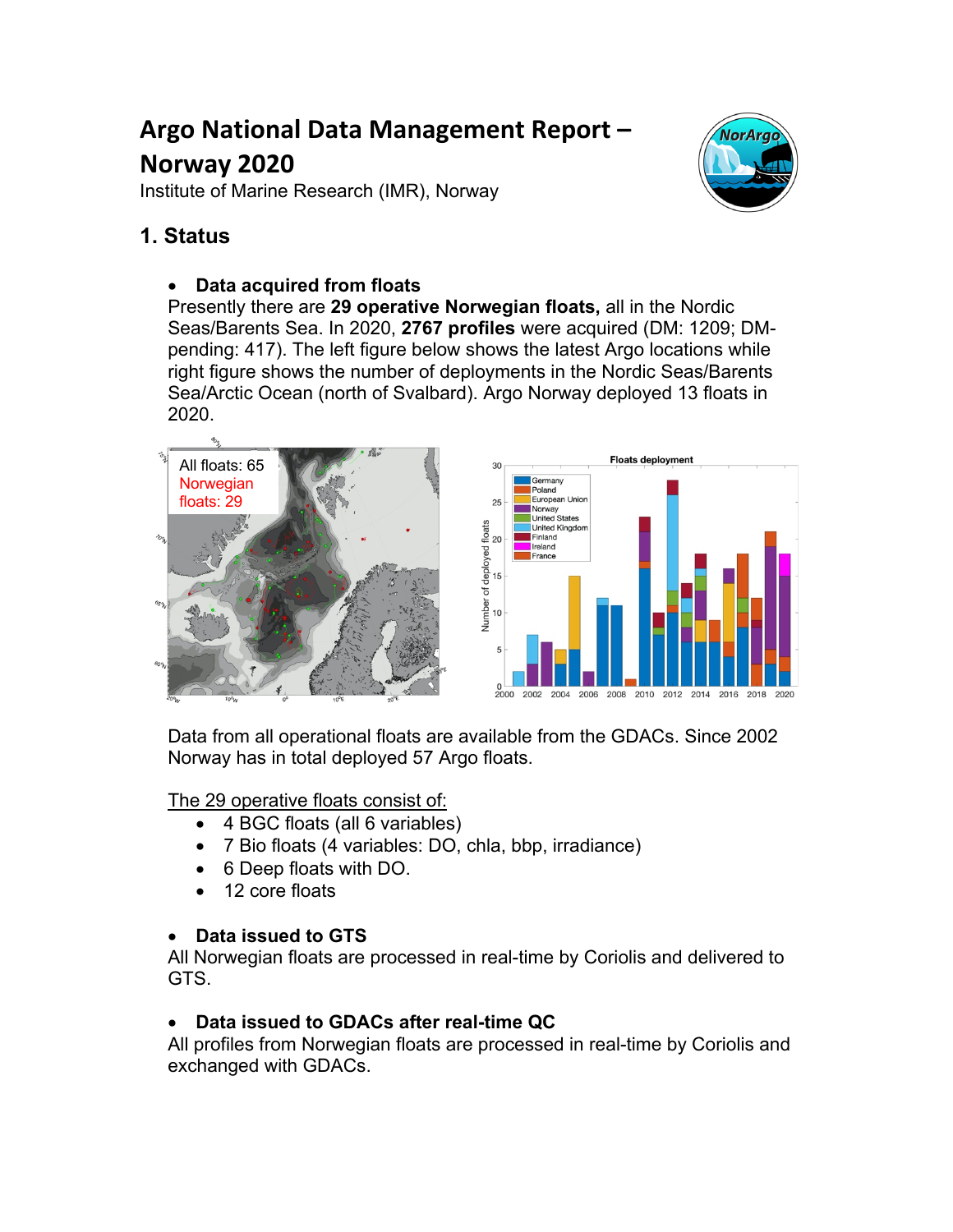#### • **Data issued for delayed QC**

At present (24.11.2020) the Norwegian Argo fleet comprises 57 floats. According to Argo Information Center the floats have so far sampled 6059 profiles with 4417 DM-profiles and 501 DM-pending profiles. In 2020 (1. Jan - 24. Nov), **2767 profiles** were acquired (DM: 1209; DM-pending: 417).

#### • **Delayed data sent to GDACs**

BSH (Germany) has done the Quality Control of core data from Norwegian floats deployed in 2018 and earlier, and the D-files are submitted to Coriolis with a short summary and diagnosis figures. Norway will do DMQC of floats deployed in 2019 and later.

#### • **Web pages**

A web page for NorArgo (https://norargo.hi.no) has been developed that IMR updates. The web page has a link to daily updates of all operational Argo floats in the Nordic Seas and Arctic Ocean (see figure) and profiles can be visualized.



#### • **Statistics of Argo data**

IMR uses the data as part of the monitoring program for the marine

environment in Norwegian waters. The NERSC routinely assimilates the data into their TOPAZ4 model and assimilation system for operational monitoring and forecast of the ocean climate. The data are used in many research projects and in master and Dr. thesis.

We perfomed a user survey in Norway, and some of the results are shown in the table.

#### • Products generated from A<sup>t</sup>

The ocean heat and fresh water updated.

#### **In which fields do the users use the infrastructure in**



#### **Table 3**. Number of users for different fields (several choices can be ticked).

#### **Ocean areas of interest**



**Table 4**. Number of users in which the infrastructure are used for in different ocean areas (several choices can be ticked).